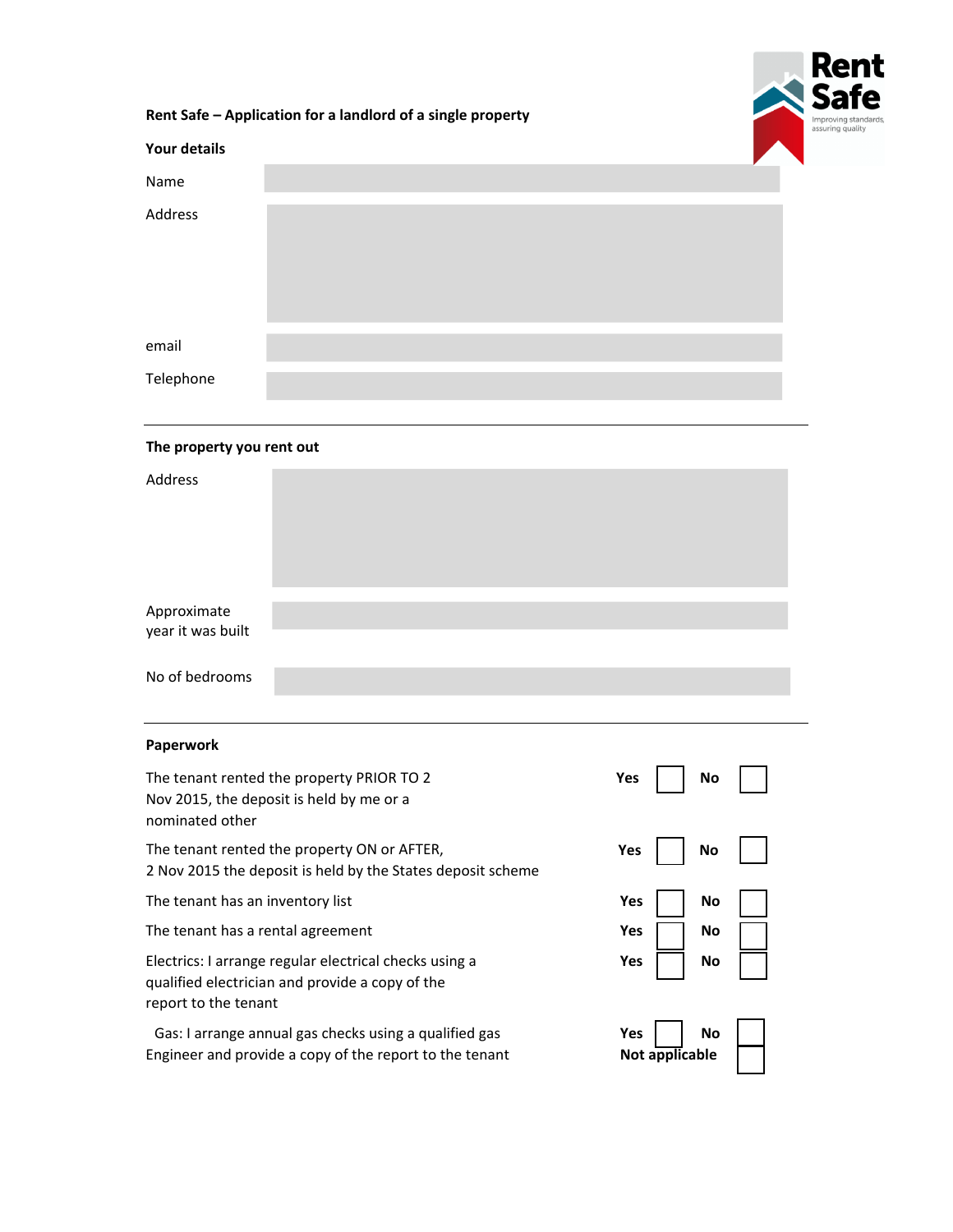## **Accommodation standards:**

Landlords must ensure that properties (including access routes and gardens/yards) have no category 1 hazards or significant /multiple category 2 hazards\*. In particular:

| The property is in a good state of repair both inside and<br>outside and free from hazards to health                                                                                                                                                                                                    | Yes<br>No                   |
|---------------------------------------------------------------------------------------------------------------------------------------------------------------------------------------------------------------------------------------------------------------------------------------------------------|-----------------------------|
| The house is free from damp                                                                                                                                                                                                                                                                             | Yes<br>No                   |
| All habitable rooms have adequate natural and<br>electric lighting to allow the tenant(s) to carry out<br>domestic duties easily and safely                                                                                                                                                             | Yes<br>No                   |
| There is adequate space for occupants to move safely<br>around the accommodation, and it is not overcrowded                                                                                                                                                                                             | Yes<br>No                   |
| There is a whole house heating system that is economical to<br>run and capable of maintaining an adequate temperature<br>throughout the dwelling. The tenant is provided instructions<br>for use and rates of electricity                                                                               | Yes<br>No                   |
| There is adequate ventilation to keep the property<br>fresh, free from excess moisture (condensation),<br>cooking smells etc                                                                                                                                                                            | Yes<br>No                   |
| Electrical installations and appliances are appropriately<br>installed and maintained in a safe condition. There are<br>adequate socket outlets to prevent overloading                                                                                                                                  | Yes<br>No                   |
| The property has a suitable working fire detection and<br>alarm system as identified by a risk assessment of the<br>property                                                                                                                                                                            | Yes<br>No                   |
| Windows, doors and any other access points should be<br>constructed and designed to be reasonably secure from<br>unauthorised entry. Lockable ground floor windows are a<br>minimum but all entry points should be capable of being secured                                                             | Yes<br>No                   |
| The property is adequately insulated                                                                                                                                                                                                                                                                    | Yes<br>No                   |
| The property is free from tripping and falling hazards                                                                                                                                                                                                                                                  | Yes<br>No                   |
| Furnished Property: If furnished, the furniture must be<br>suitably treated to limit spread of fire                                                                                                                                                                                                     | Yes<br>No<br>Not applicable |
| Emergency Repairs: These should be dealt with or made<br>safe as soon as practically possible and normally on the<br>same day that a landlord is notified. Emergency repairs<br>are defined as any defect where there is a risk of danger<br>to the health, safety or security of the tenant or a third | Yes<br>No                   |